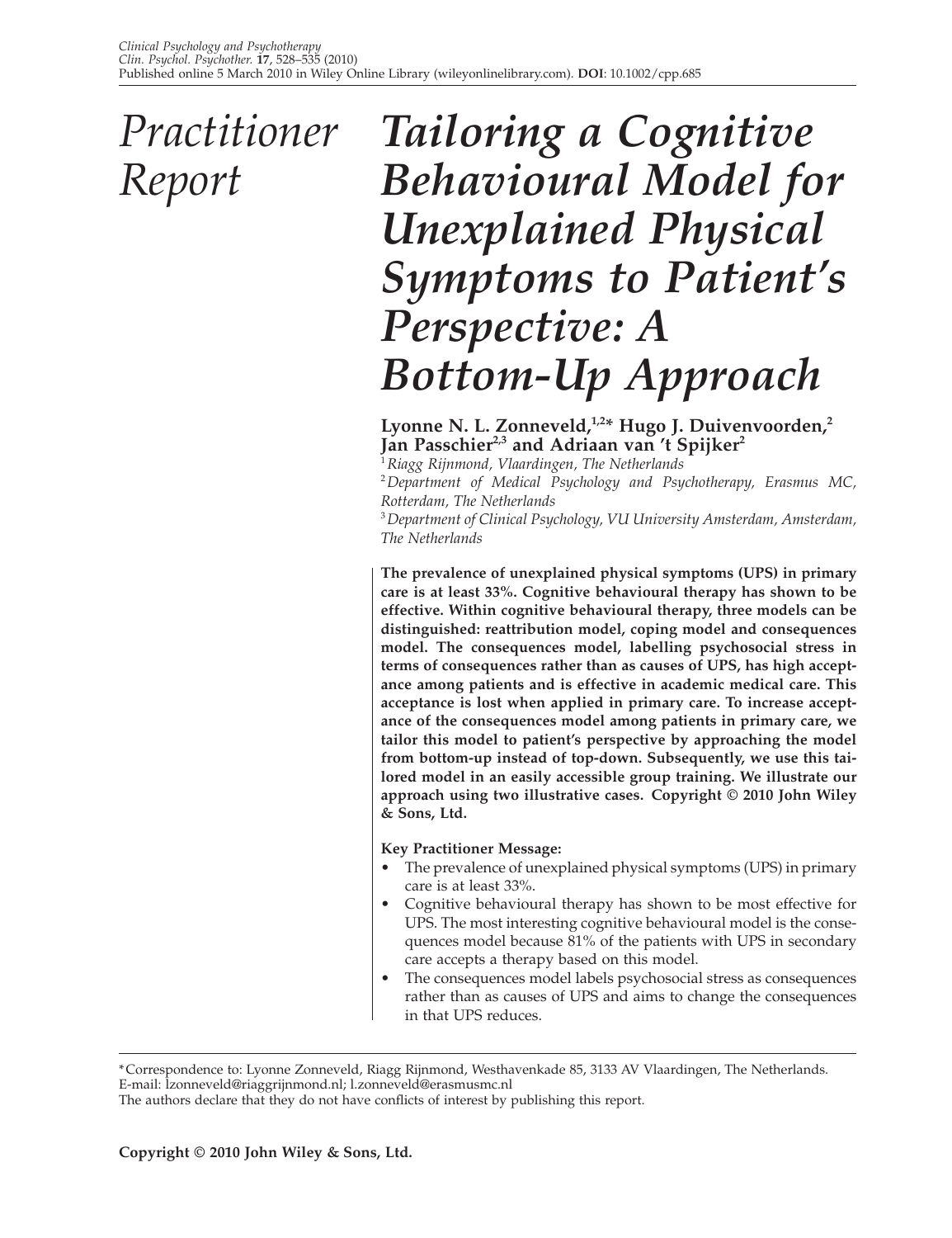- The acceptance of the consequences model drops in primary care, making a therapy based on this model not feasible for primary care.
- If the acceptance of the consequences model in primary care could be raised by tailoring this model more closely to patients' perspective of their symptoms approaching the model innovatively from bottom-up, then the opportunity of a positive outcome for patients in primary care could be improved.

**Keywords:** Behavioural Medicine, Group Therapy, Quality Of Life, Somatoform Disorders, Treatment Outcome, Unexplained Physical Symptoms

#### **Trial registration:**

Nederlands Trial Register, NTR1609 http://www.trialregister.nl/trialreg/admin/rctview.asp?TC=1609

## INTRODUCTION

In primary care, the prevalence of unexplained physical symptoms (UPS) is estimated to be about 33% (Kroenke, 2003). For UPS, cognitive behavioural therapy has shown to be most effective in secondary care, while evidence for its effectiveness in primary care is less distinct (Kroenke, 2007; Raine et al., 2002; Sumathipala, 2007). Within cognitive behavioural therapy for UPS, three models can be distinguished: the reattribution model, the coping model and the consequences model (Van der Mast, 2006). In the reattribution model, the line of reasoning is that the cause of UPS is psychosocial stress, depression or anxiety. The reattribution model aims to explain how symptoms can relate to psychosocial problems, depression or anxiety (reattribution) to improve UPS or to treat any underlying psychological or social problems. In the coping model and the consequences model, the line of reasoning is that the cause of UPS is unknown. The coping model aims to cope with the UPS to reduce stress, whereas the consequences model aims to change the consequences of UPS that maintain or even increase UPS to alleviate UPS.

The consequences model is most interesting because it combines the benefits of the other two models. It shows the interaction between body and mind, and also labels psychosocial stress as a consequence rather than a cause preventing the suggestion that 'its all in the head'. Moreover, 81% of the patients in an academic medical setting accepts a therapy based on this model (Speckens, Van Hemert, Bolk, Hawton, & Rooijmans, 1995). A therapy based on this model (Figure 1: black arrows) starts with disputing the beliefs in reaction to UPS as irrational and replacing them with rational ones, followed by changing the consequences to break the vicious circle (Speckens, Spinhoven, Hawton, Bolk, & Van Hemert, 1996; Speckens, Spinhoven, & Van Rood, 1999). In an academic medical setting, this therapy is shown to be effective (Speckens et al., 1995). In primary care, the acceptance of a group therapy based on this approach drops, despite the use of the same procedure and methodology introduced to patients by the same person. This low acceptance makes this approach of the consequences model not feasible for primary care (Arnold, Speckens, & Van Hemert, 2004), while the high prevalence of UPS asks for a high acceptable and easily accessible cognitive behavioural management of UPS.

We wish to tailor the consequences model more closely to patients' perspective in that it can lay the foundation of a highly acceptable and easily accessible cognitive behavioural group training for patients with UPS in primary care. We assume that patients in primary care have a physical perspective of their symptoms in that they formulate their complaints in terms of physical problems. Therefore, we approach the consequences model bottom-up (Figure 1: dotted arrows) starting with UPS and visible physical consequences instead of top-down (Figure 1: black arrows) starting with UPS and the psychological beliefs. In this bottomup approach, the visible consequences are labelled as survival strategies, of which existence is beneficial and justified in short term but harmful in the long run. Therefore, these strategies should be replaced by beneficial strategies in the long run. Subsequently, the underlying beliefs of these strategies are explored and, if necessary, adapted to reality to make them also beneficial in the long run. The newly acquired information about the differences in survival strategies and their own growing experiences with new strategies will make this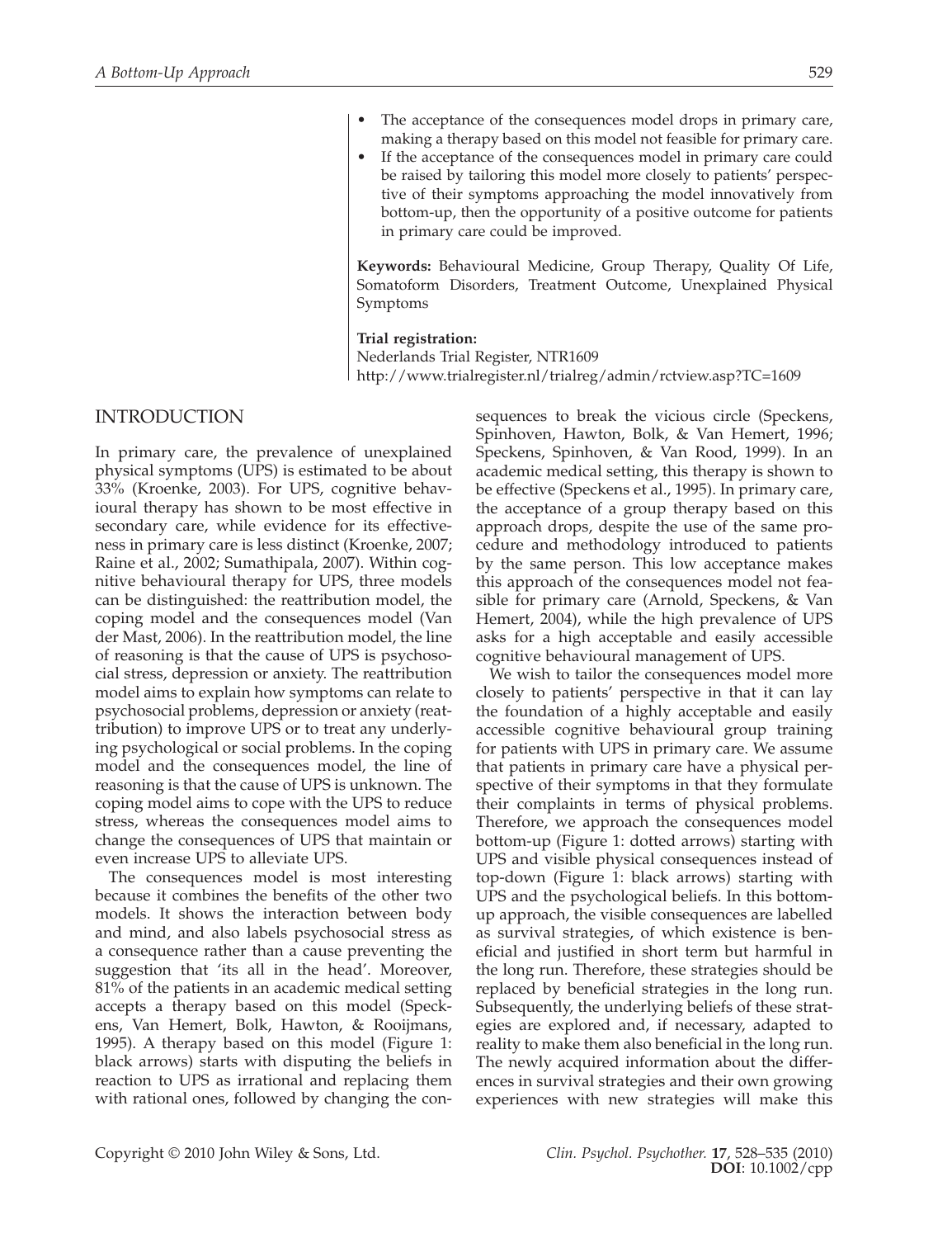



Figure 1. Tailored consequences model based on Speckens, Spinhoven, Hawton, Bolk, & Van Hemert, 1996; Speckens, Spinhoven, & Van Rood, 1999

adaptation easier. Finally, the problem-solving model of Nezu, Nezu, Friedman, Faddis and Houts (1998) is introduced to facilitate the development of personal effective survival strategies for all kind of problems, acknowledging that physical symptoms may increase the number of problems. The ultimate goal is to improve quality of life.

The bottom-up approach results in 13 weekly protocollized training sessions of 2 hours each, with the following structure:

- 1. sharing experiences of the past week;
- 2. discussing home-assignments;
- 3. doing a group breathing and relaxation exercise;
- 4. identifying short-term beneficial survival strategies and modifying them into long-term beneficial ones;
- 5. ending with a summary of the session and new home-assignments. (Zonneveld, 2005; Zonneveld, Van 't Spijker, Passchier, Van Busschbach, & Duivenvoorden, 2009).

Table 1 shows the long-term beneficial survival strategies introduced in each session.

The training may be made easily accessible by implementing it on a location preferred by primary care physicians and patients. Furthermore, easy access to the training may also be reached by asking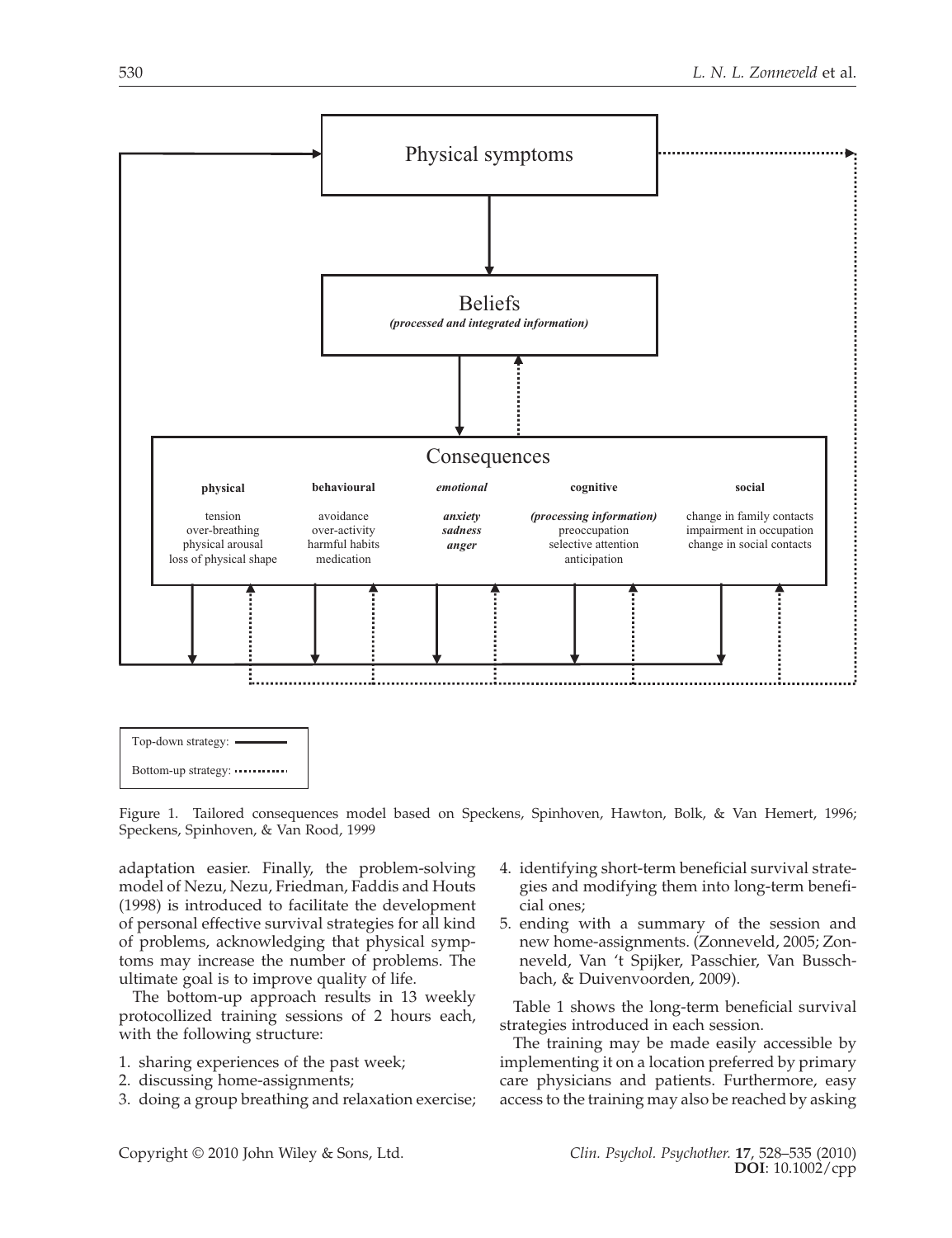| Session(s) | Long-term beneficial survival strategies                                                                                                                                           |
|------------|------------------------------------------------------------------------------------------------------------------------------------------------------------------------------------|
| 1          | Getting acquainted with each other<br>Setting personal goals for the training                                                                                                      |
|            | Practising the breathing and relaxation exercise<br>Substituting the habits with potential harmful effects in the long run with incompatible beneficial<br>habits                  |
| 3          | Scheduling different kind of activities in a feasible pace with short breaks preventing avoidance and<br>overactivity                                                              |
| $4 - 5$    | Identifying emotions and thoughts and optimizing them with the Ellis' ABCDE scheme                                                                                                 |
| 6          | Improving physical shape by doing a daily low cardiac physical activity<br>Expanding this physical activity with 1 minute every day                                                |
|            | Discussing consequences of physical symptoms with an important and true-hearted person                                                                                             |
| $8 - 12$   | Practising the five steps of the problem-solving method (problem-attitude, problem-definition,<br>alternative solutions, solution plan and solution implementation and evaluation) |
| 13         | Assembling the long-term beneficial survival strategies in a personal First Aid Kit preventing relapse                                                                             |

Table 1. The long-term beneficial survival strategies introduced in each session

primary care physicians only to confirm UPS and to refer to the training. This role may be welcome to most of the primary care physicians, because they view medical investigation as their core business and evaluate their psychological skills for patients with UPS as insufficient (Salmon, Peters, Clifford, Iredale, Gask, Rogers, Dowrick, Hughes, & Morriss, 2007). Referral to the training may be acceptable for patients because of its tailoring to their perspective.

Below, this training based on the tailored consequences model is illustrated by presenting the experiences of two patients who participated in the group training: one of them, Anouk, with a beneficial outcome, and the other, Bernadette, with an unfavourable result.

#### *Case 'Anouk'*

'Anouk' is a 50-year-old married woman with an 11-year history of fibromyalgia. She receives full disability welfare. Nevertheless, she does a lot of voluntary work and she is a trainer in informal care.

Anouk grew up with a schizophrenic mother, to whom she could not express her emotions. She received inpatient mental treatment for an identity problem in 1993 and outpatient mental treatment for a depression in 1996.

After referral by her general practitioner, we invite Anouk to inform her about the training. Because of the holidays, she cancels twice, asking invariably for a new invitation. After the third invitation, she arrives in a mobility scooter wearing braces round her wrists. After the interview, Anouk finishes the Structured Clinical Interview for DSM-IV Axis I disorders (SCID-I) (First, Spitzer, Gibbon, & Williams, 2001) and the self-report questionnaire for DSM-IV Axis II personality disorders (VKP) based on the International Personality Disorder Examination (Duijsens & Eurelings-Bontekoe, 1999). The SCID-I shows a previous single episode depressive disorder and a pain disorder. The VKP indicates a paranoid and an obsessive–compulsive personality disorder.

Anouk's aim is 'contributing to the training and research as an expert and trainer in informal care'. She remarks spontaneously to the trainer: 'I am so glad that you called it a training instead of a group therapy!'

In the sessions, Anouk shares her experiences freely, although she reports difficulty with being a trainee instead of a trainer. She realizes that her use of orthopaedic devices and her busy day schedule have become harmful. She reduces her device use, builds in short breaks to recuperate and does not work on the computer after 20.00 hours anymore. Anouk misses the session on emotional consequences. She catches up on this subject when improving physical shape is introduced as a long-term beneficial survival strategy. Anouk expresses her anger towards the trainer. Anouk thinks that the trainer is wrong about the beneficial effect of improving one's physical shape. On physicians' advice in the past, Anouk has tried several times to improve her physical shape, leading to dramatic relapse and no support of these physicians. The trainer validates her anger and also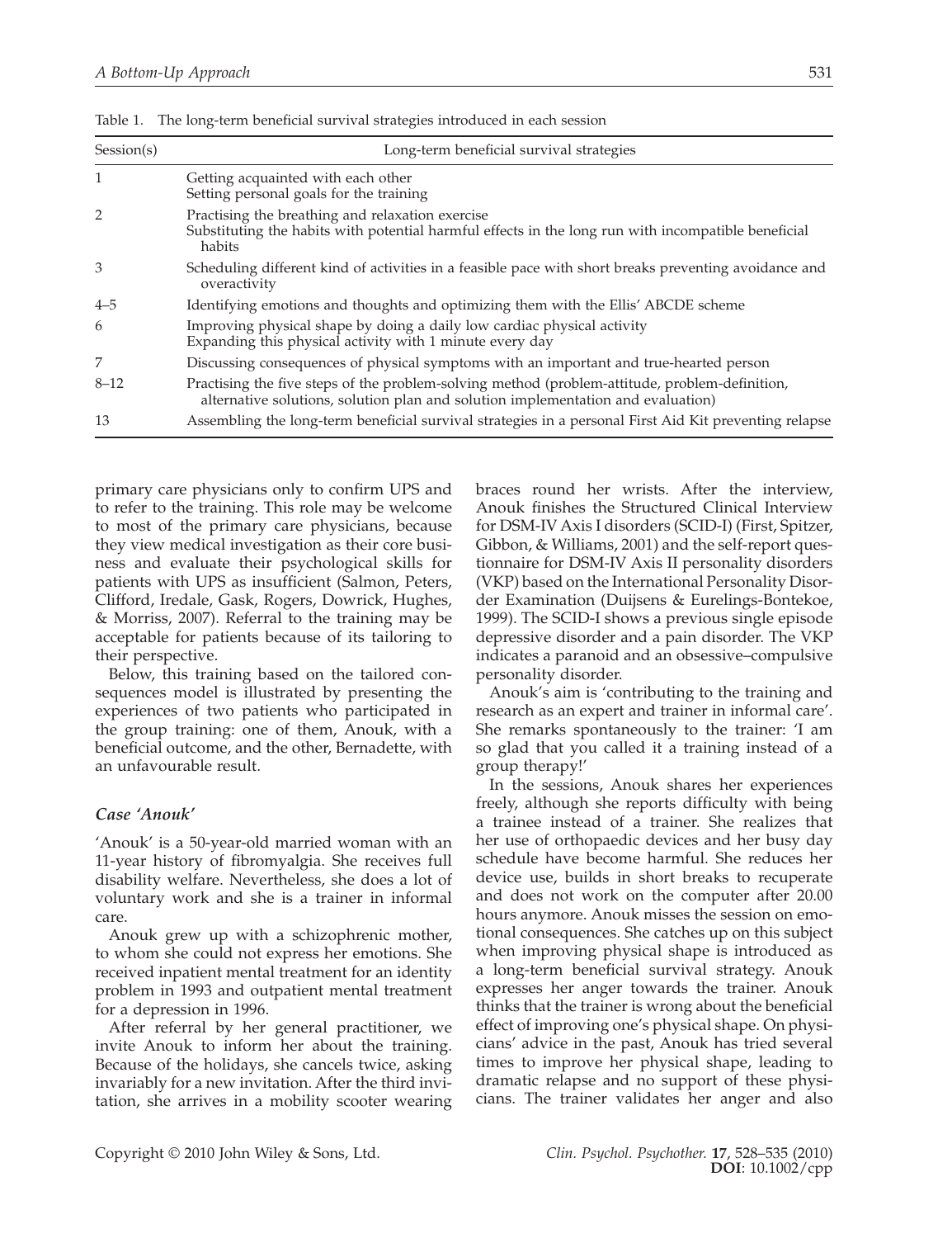

Figure 2. Anouk's quality of life before and after the group training in comparison with the general Dutch population

repeats the psycho education on the beneficial physiological mechanism underneath this strategy. In accordance with the training protocol, the trainer promises to weekly evaluate whether this survival strategy is also beneficial for Anouk's body. Anouk reports in the next session that she wants to improve her physical shape, albeit in a lower speed. Her courage is complimented. At the end of the training, Anouk does not use her braces or mobility scooter anymore. She enrols herself for Nordic Walking classes and reports less symptoms and less sleeplessness. Anouk's evaluation of the training is: 'My symptoms are definitely physical, but the cause of my symptoms is medically unexplained yet. This training recognizes patients are burdened and it is doing something for them. I did not want to miss the training for the world, even as an old stager. You always get something out of this training.

To quantify the outcome on quality of life, Anouk fills in Short Form Health Survey (SF-36) before and after the group training. The SF-36 is a validated and reliable self-report questionnaire with 36 questions and standardized response choices for assessing quality of life. The quality of life is measured by eight multi-item scales: Physical Functioning, Role Functioning Physical, Bodily Pain, General Health, Vitality, Social Functioning, Role Functioning Emotional and Mental Health. A higher score indicates a better quality of life. Figure 2 shows Anouk's quality of life in standard deviations from the mean found in the general Dutch population.

#### *Case 'Bernadette'*

'Bernadette' is a 26-year-old married woman with a 10-year history of chronic fatigue. Her medical history shows glandular fever in 1998, after which her fatigue persists. In 1998, her mother left for another man, leaving Bernadette with her alcoholaddicted father. Bernadette works 32 hours weekly as a switchboard operator.

After referral by her general practitioner, Bernadette is informed about the training. After the interview, Bernadette finishes the SCID-I and VKP. The SCID-I shows an undifferentiated somatoform disorder. The VKP indicates no personality disorder. Bernadette's aim for the training is 'doing things despite my fatigue by spacing time appropriately'.

Bernadette hides herself in the background. She misses the problem-solving session about defining goals and making her own survival strategies towards them. At the end of the training, she starts sharing her daily life. Bernadette evaluates the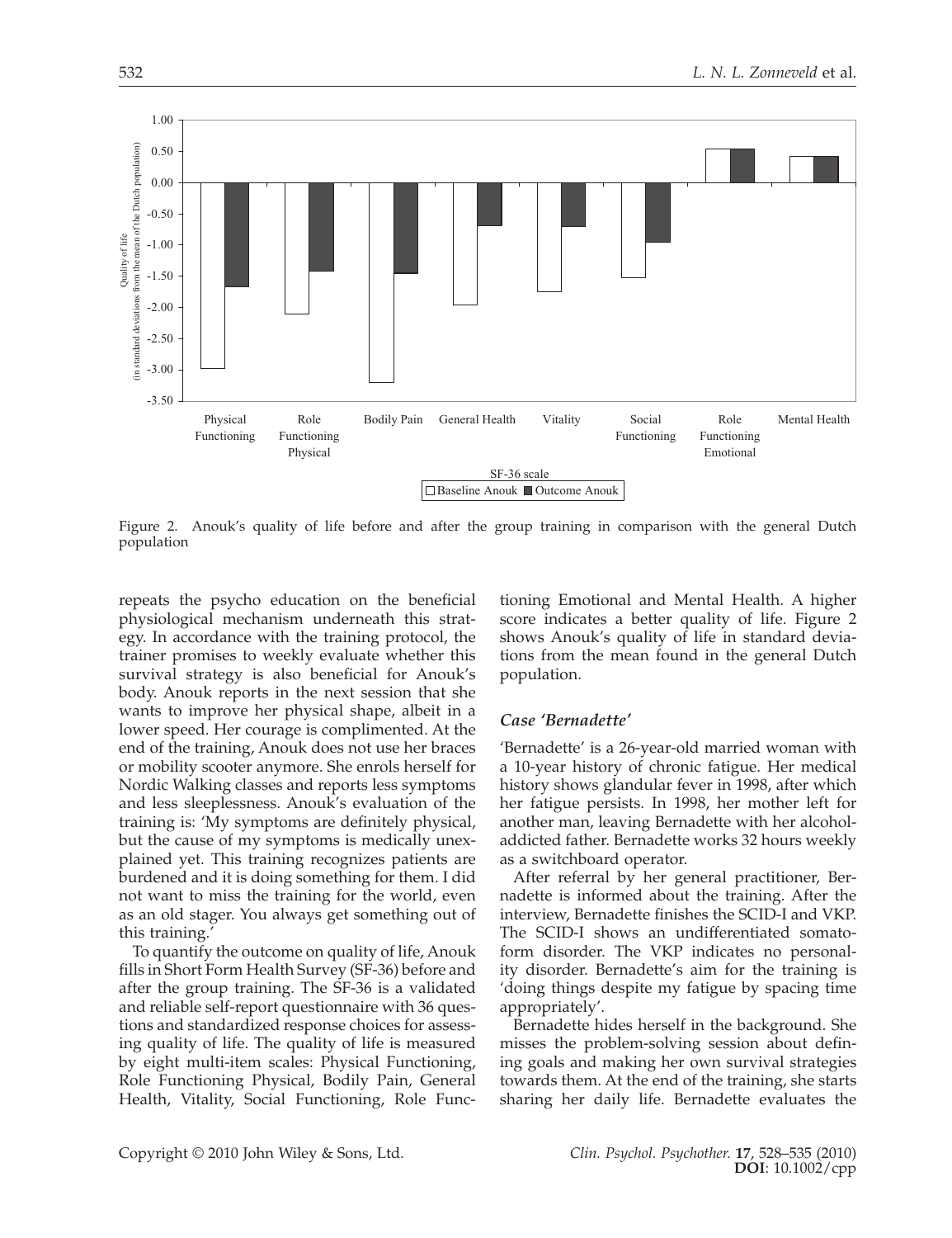

Figure 3. Bernadette's quality of life before and after the group training in comparison with the general Dutch population

training as informative but not applicable because of her 'busy day schedule'.

To quantify the outcome on quality of life, Bernadette fills in SF-36 before and after the group training. Figure 3 shows Bernadette's quality of life in standard deviations from the mean found in the general Dutch population.

After the ending of the sessions, Bernadette asks the trainer for 'an interview with a psychologist because of my anxiety anticipating the death of people around me. I am tired due to too much ruminating about awful things and I puzzled my head off'. We arrange psychotherapy, in which she engages.

### DISCUSSION

We tailored the consequences model to our assumption that patients have a physical perspective of their symptoms by approaching the consequences model from bottom-up (starting with consequences and unconditionally accepting and justifying their existence) instead of top-down (starting with addressing irrational beliefs and disputing them). Our assumption that patients in primary care have a physical perspective seems to be supported by the two patients presented, who report their suffering on the SF-36 typically in physical terms. Also, Anouk's spontaneous remarks ('I am so glad that you called it a training instead of a group therapy!' and 'My symptoms are definitely physical,  $\ldots$ ) show preference for physical terms.

Our assumption about patients' physical perspective can be tuned by recent research. Peters, Rogers, Salmon, Gask, Dowrick, Towey, Clifford, and Morriss (2008) find that patients use a multifaceted explanatory model, which includes both physical and psychosocial factors and the interaction between them. Sumathipala et al. (2008) show that the explanatory model viewed by non-Western patients is more blank. In this study, 56% of the patients could not offer a specific cause for their UPS. Dwamena, Lyles, Frankel and Smith (2009) and Schweickhardt, Larisch and Fritzsche (2005) conclude that the explanatory model viewed by patients with UPS in primary care differs between significant understanding of psychological factors of their disease and much lesser psychological insight. They classify the majority of the patients as having less psychological insight. Even if patients have a multifaceted explanatory model, they would communicate only about the physical factors (Peters et al., 2008). Therefore, our assumption that patients in primary care formulate their complaints in terms of physical problems seems to hold. The best chance that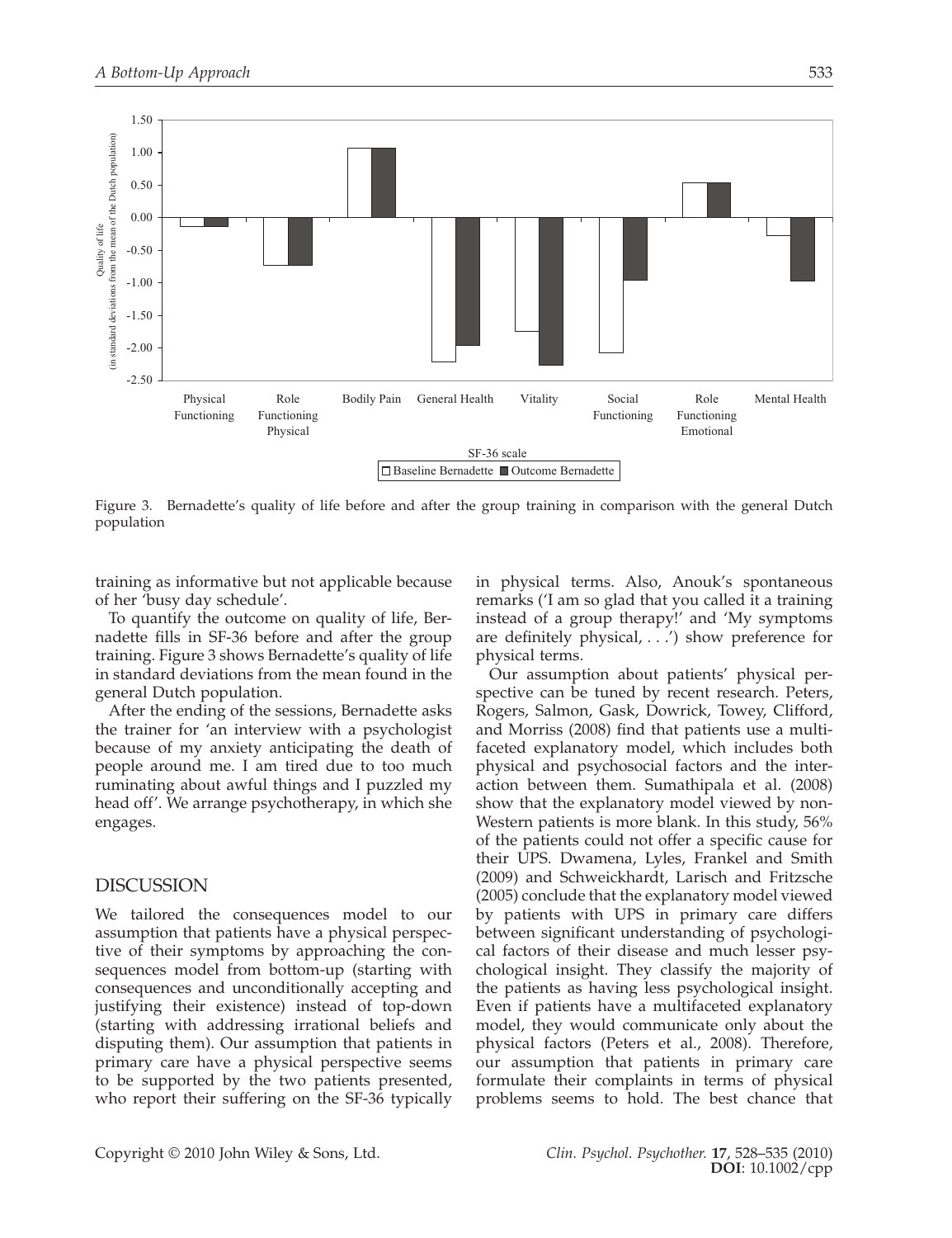patients accept the training is tailoring it to this physical perspective.

To take this initial acceptance to the next level, a match between patients' and trainings' goals must be established. As well as in patients using a multifaceted explanatory model (Peters et al., 2008) as in patients with less psychological insight (Dwamena et al., 2009), as in common patients with UPS (Nordin, Hartz, Noyes, Anderson, Rosenbaum, James, Ely, Agarwal, & Levy, 2006), support is the most highly valued goal by patients. In the tailored consequences model, the bottom-up approach provides a high amount of support. By justifying patients' reactions to their UPS because of its benefits in short term, patients are relieved from blame, supported in their reactions to cope and trusted that they can use even more sophisticated reactions to improve their quality of life. Because support and relief from being blamed are also common factors that facilitate the development of a working alliance, the likelihood of beneficial effects of the bottom-up approach is increased (Lambert, 2005). All in all, this approach seems promising for the working alliance.

Anouk seems to bond easily with the trainer, allowing even a self-disclosure about her difficulties of being a trainee. However, expressing her anger towards her trainer must have been difficult, because in her childhood, expression of emotions was not tolerated. But, as her anger is unconditionally accepted, the opportunity comes up to negotiate further about goals and tasks. In other words, a working alliance can be more firmly established. As Anouk has a paranoid and obsessive– compulsive personality disorder, this is even more striking.

Bernadette has difficulties with being prominent, let alone to bond with her trainer. This is not surprising, as at the age of 16 her mother left her, just when she was individuating. Hereby, individuating might be associated with abandonment by others. Her increased participation in the group may reflect an increased faith in being accepted. Her reported anxiety concerning the possible death of loved ones, suggests that she still questions the unconditionality of acceptance. Although the working alliance is still premature for stable beneficial change, it is sufficient to start psychotherapy.

Our group training seems to match the—by patients most frequently communicated—perspective of UPS and patients' goal for management of their UPS. This facilitates working alliances, even when the childhood experiences with bonding are

unfavourable. Working alliances robustly predict beneficial therapy outcome (Lambert, 2005). A randomized controlled trial is ongoing to explore if the group training is indeed as promising as it seems to be.

#### ACKNOWLEDGEMENTS

The first author is indebted to the trainees and Riagg Rijnmond, The Netherlands. This group training could not have been developed and conducted without the trainees, colleagues, financial support and facilities of Riagg Rijnmond Rotterdam/Vlaardingen.

#### REFERENCES

- Arnold, I.A., Speckens, A.E.M., & Van Hemert, A.M. (2004). Medically unexplained physical symptoms: The feasibility of group cognitive-behavioural therapy in primary care. *Journal of Psychosomatic Research*, *57*(6), 517–520.
- Duijsens, I.J., & Eurelings-Bontekoe, E.H.M. (1999). *Handleiding van Vragenlijst Kenmerken van Persoonlijkheid*. Leiderdorp: Datec.
- Dwamena, F.C., Lyles, J.S., Frankel, R.M., & Smith, R.C. (2009). In their own words: Qualitative study of high-utilising primary care patients with medically unexplained symptoms. *BMC Family Practice*, *10*(67), doi:10.1186/1471-2296-10-67.
- First, M.B., Spitzer, R.L., Gibbon, M., & Williams, J.B.W. (2001). *Structured clinical interview for DSM-IV Axis I disorders* (M.A.C. Van Groenesteijn, G.W. Akkerhuis, R.W. Kupka, N. Schneider, & W. A. Nolen, Trans.). Lisse: Swets Test Publishers.
- Kroenke, K. (2003). Patients presenting with somatic complaints: Epidemiology, psychiatric co-morbidity and management. *International Journal of Methods in Psychiatric Research*, *12*(1), 34–43.
- Kroenke, K. (2007). Efficacy of treatment for somatoform disorders: A review of randomized controlled trials. *Psychosomatic Medicine*, *69*(9), 881–888.
- Lambert, M.J. (2005). Early response in psychotherapy: Further evidence for the importance of common factors rather than 'placebo effects'. *Journal of Clinical Psychology*, *61*(7), 855–869.
- Nezu, A.M., Nezu, C.M., Friedman, S.H., Faddis, S., & Houts, P.S. (1998). *Helping cancer patients cope: A problem-solving approach*. Washington, DC: American Psychological Association.
- Nordin, T.A., Hartz, A.J., Noyes, R., Anderson, M.C., Rosenbaum, M.E., James, P.A., et al. (2006). Empirically identified goals for the management of unexplained symptoms. *Family Medicine*, *38*(7), 476–482.
- Peters, S., Rogers, A., Salmon, P., Gask, L., Dowrick, C., Towey, M., et al. (2008). What do patients choose to tell their doctors? Qualitative analysis of potential barriers to reattributing medically unexplained symptoms. *Journal of General Internal Medicine*, *24*(4), 443–449.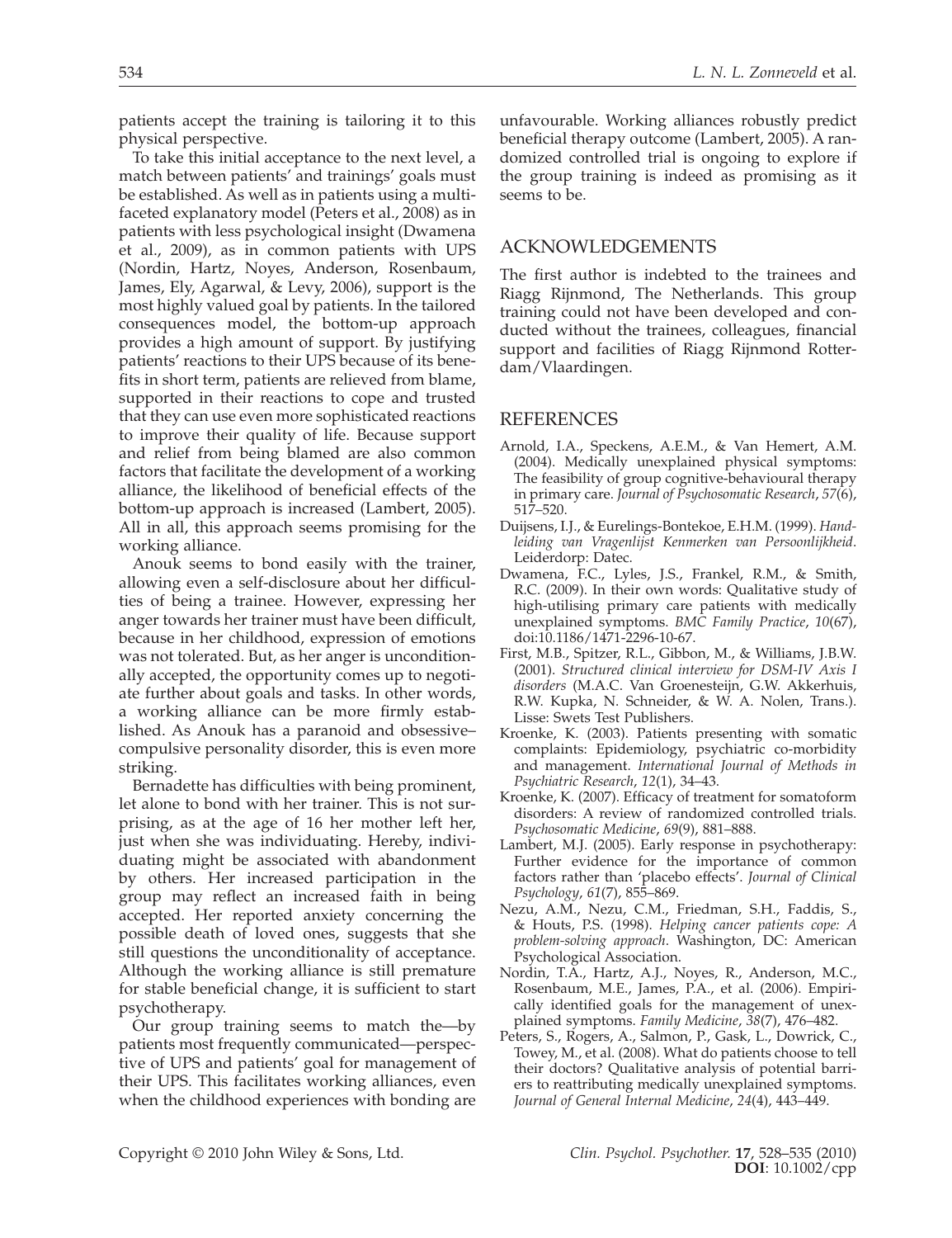- Raine, R., Haines, A., Sensky, T., Hutchings, A., Larkin, K., & Black, N. (2002). Systematic review of mental health interventions for patients with common somatic symptoms: Can research evidence from secondary care be extrapolated to primary care? *BMJ*, *325*, 1082–1092.
- Salmon, P., Peters, S., Clifford, R., Iredale, W., Gask, L., Rogers, A., et al. (2007). Why do General Practitioners decline training to improve management of medically unexplained symptoms? *Journal of General Internal Medicine*, *22*(5), 565–571.
- Schweickhardt, A., Larisch, A., & Fritzsche, K. (2005). Differentiation of somatizing patients in primary care: Why the effects of treatment are always moderate. *Journal of Nervous and Mental Disease*, *193*(12), 813–819.
- Speckens, A.E.M., Spinhoven, P., Hawton, K.E., Bolk, J.H., & Van Hemert, A.M. (1996). Cognitive behavioural therapy for medically unexplained physical symptoms: A pilot study. *Behavioural and Cognitive Psychotherapy*, *24*(1), 1–16.
- Speckens, A.E.M., Spinhoven, P., & Van Rood, Y. R. (1999). Protocollaire behandeling van patiënten met onverklaarde lichamelijke klachten: Cognitieve gedragstherapie. In G.P.J. Keijsers, A. Van Minnen, & C.A.L. Hoogduin (Eds), *Protocollaire behandelingen in de ambulante geestelijke gezondheidszorg 2* (pp. 199–236). Houten/Diegem: Bohn Stafleu Van Loghum.
- Speckens, A.E.M., Van Hemert, A.M., Bolk, J.H., Hawton, K.E., & Rooijmans, H.G.M. (1995). The acceptability of psychological treatment in patients with medically unexplained physical symptoms. *Journal of Psychosomatic Research*, *7*, 855–863.
- Speckens, A.E.M., Van Hemert, A.M., Spinhoven, P., Hawton, K.E., Bolk, J.H., & Rooijmans, H.G.M. (1995). Cognitive behavioural therapy for medically unexplained physical symptoms: A randomised controlled trial. *British Medical Journal*, *311*, 1328–1332.
- Sumathipala, A. (2007). What is the evidence for the efficacy of treatments for somatoform disorders? A critical review of previous intervention studies. *Psychosomatic Medicine*, *69*(9), 889–900.
- Sumathipala, A., Siribaddana, S., Hewege, S., Sumathipala, K., Prince, M., & Mann, A. (2008). Understanding the explanatory model of the patient on their medically unexplained symptoms and its implication on treatment development research: A Sri Lanka Study. *BMC Psychiatry*, *8*, 54.
- Van der Mast, R.C. (2006). Onverklaarde lichamelijke klachten: een omvangrijk probleem, maar nog weinig zichtbaar in opleiding en richtlijnen. *Nederlands Tijdschrift voor Geneeskunde*, *150*(12), 686–692.
- Zonneveld, L.N.L. (2005). Draaiboek 'Omgaan met de gevolgen van medisch onverklaarde lichamelijke klachten'. Unpublished Ad verbatim manual. Riagg Rijnmond/Erasmus Medical Center, Department of Medical Psychology and Psychotherapy.
- Zonneveld, L.N.L., Van 't Spijker, A., Passchier, J., Van Busschbach, J.J., & Duivenvoorden, H.J. (2009). The effectiveness of a training for patients with unexplained physical symptoms: Protocol of a cognitive behavioral group training and randomized controlled trial. *BMC Public Health*, *9*(251), doi:10.1186/1471-2458-9-251.